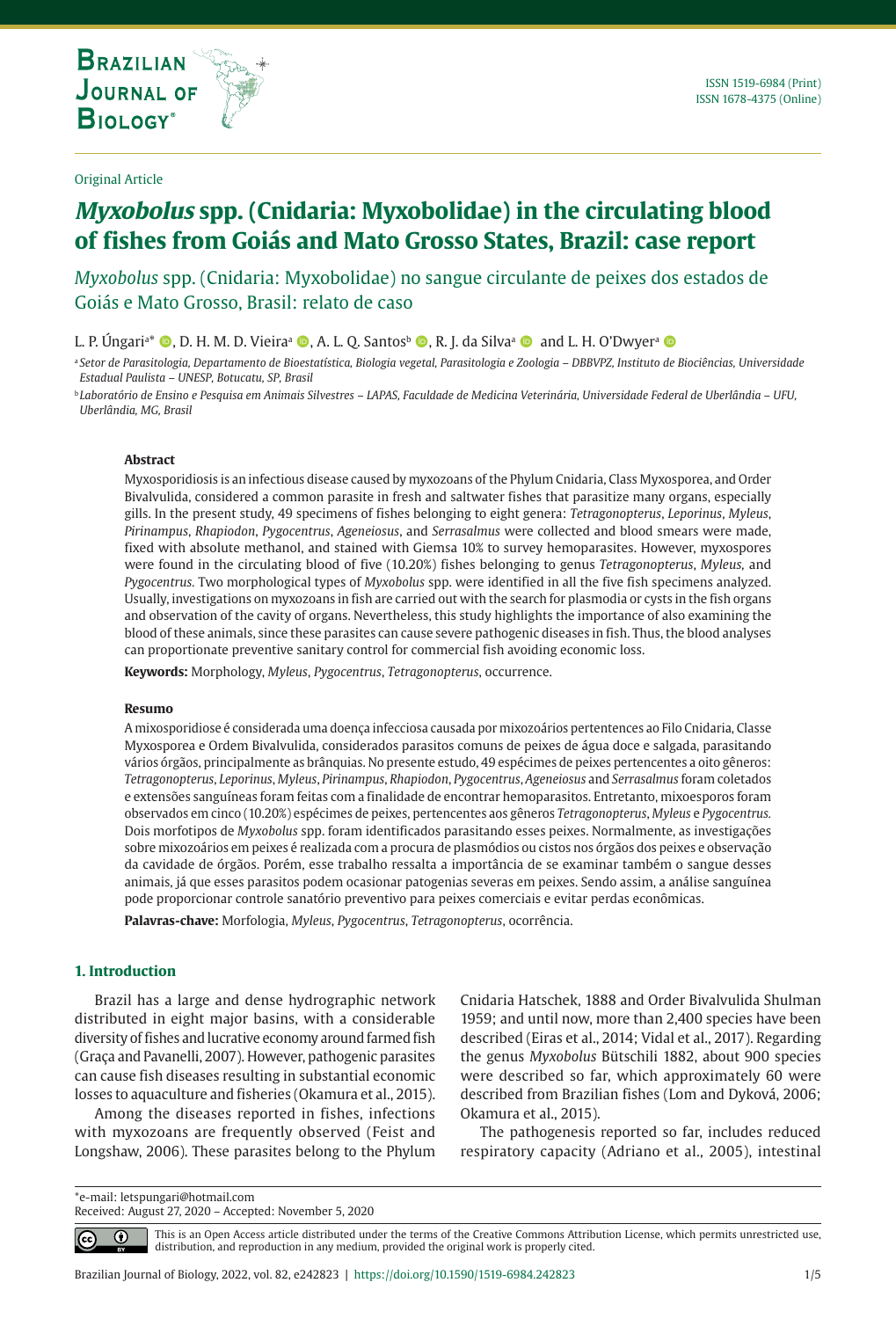necrosis (Alvarez-Pellitero et al., 2008), longitudinal compressions of the body (Longshaw et al., 2003), degenerative cardiomyopathy (Yokoyama et al., 2005), and significant mortalities in wild and farmed fishes (Naldoni et al., 2009).

During a hemoparasite survey of fishes from Goiás and Mato Grosso States, Brazil, myxospores of myxozoans were observed in the blood of some specimens. This study reported the presence of two different morphotypes of *Myxobolus* spp. parasitizing *Tetragonopterus araguaiensis* Silva, Melo, Oliveira, and Benine, 2013, *Myleus rubriprinnis* (Müller and Troschel, 1844), and *Pygocentrus nattereri* Kyner, 1858.

## **2. Material and Methods**

In July 2017, blood samples of 49 fishes belonging to eight genera were collected during field surveys in two distinct localities: species of *Leporinus*, *Myleus*, *Pirinampus*, *Potamotrygon*, *Rhapiodon*, *Pygocentrus,* and *Tetragonopterus* were captured at the Vermelho Red River (14°57'08,4" S and 51°06'30,7" W), municipality of Britânia, Goiás State, Brazil; and two genera, *Pygocentrus* and *Serrasalmus*, at the Celeste Lake (14°46'32.27" S and 51°32'50.29" W), municipality of Barra do Garças, Mato Grosso State, Brazil.

All applicable international, national, and/or institutional guidelines for the care and use of animals were followed (Ibama Licences: 60640-1, 52063-3, 17625-4; CEUA-UFU approval: 106/15).

The fishes were captured by fishing rod and were submitted to blood collection with disposable and sterile 1 mL syringes and needles (13 x 4.5 mm), by puncturing the caudal vein. Three blood smears per specimen were made, fixed with methanol, stained with Giemsa Eosin Methylene Blue (Eisen and Schall, 2000), and examined using an optical microscope (Leica DMLB 5000, Leica Microsystems, Wetzlar, Germany) at 40x and 100x magnification.

Morphometric measurements of spore length, spore width, polar capsule length, polar capsule width, sporoplasm length, and sporoplasm width from myxospores were taken from digital images at 1000x magnification, under light microscopy with Leica software application suite LAS V3.8 (Leica Microsystems).

## **3. Results**

From 49 specimens screened, myxospores were found in circulating blood of five (10.20%) fishes, being one *T. araguaiensis*, two *M. rubriprinnis*, and two *P. nattereri* (Table 1).

Through the morphological analysis, it is possible to observe myxospores with two polar capsules with similar sizes and without a tail projection. Therefore, these morphological characteristics are compatible with the genus *Myxobolus* (Figure 1). Moreover, the morphometric analysis revealed two different morphotypes of *Myxobolus* spp. (Figure 1 and Table 1). The first one (M1), identified in blood smears of *T. araguaiensis*, revealed larger measures concerning the second morphotype (M2), identified in the blood smears of *M. rubriprinnis* and *P. nattereri* (Table 1).

## **4. Discussion**

In the literature, studies on myxozoans infecting fishes have been developed using morphological, morphometric, and molecular diagnostic tools, with a great number of new species being reported over the years. Regarding the molecular tool, normally, the DNA extraction is made direct from parasite cyst or plasmodia, which contains myxospores (Lom and Arthur, 1989; Úngari et al., 2019). In this study, few myxospores were found in the circulating blood of fishes, thus the parasite DNA extraction from the blood, and consequently its amplification did not succeed. Therefore, there is a need for a standardized DNA extraction method from the blood for myxozoans.

Regarding the myxobolid group, *Myxobolus* and *Henneguya* Thélohan, 1892, are commonly reported in fishes. The main morphological difference between these genera is that *Henneguya* spp. have spore projections (Lom and Dyková, 2006; Úngari et al., 2019). Thus, through morphological analysis, it was possible to state the infection with *Myxobolus* spp. in the circulating blood of the five positive fishes from this study.

There are no reports on myxozoans parasitizing *Tetragonopterus* spp. and *Myxobolus* sp. parasitizing *P*.*nattereri*, being this study the first one. However, *Myxobolus myleus* Azevedo, Clemente, Casal, Matos, Alves, Al-Quraishy and Matos, 2012 was described parasitizing the gall bladder from *M*. *rubripinnis* (Azevedo et al., 2012). When compared morphometrically with *Myxobolus* sp. (M2) found parasitizing the blood of *M*. *rubripinnis* in this study, large differences were observed. *Myxobolus myleus* has a larger body when compared to *Myxobolus* sp. M2 (19.3 ± 0.5 *vs* 9.37 ± 1.75). Besides, differences in body width are observed (8.3 ± 0.5 *vs* 6.43 ± 0.93).

Myxozoans parasitize various organs of fresh and saltwater fishes; can be found in intracellular spaces, inside cells, gills, spleen, liver, kidney, and musculature (Maciel et al., 2011). According to Eiras et al. (2006), myxozoans can also be found in circulating blood and blood vessels. Maciel et al. (2011) reported myxozoans in blood smears of tambaqui, *Colossoma macropomum* Cuvier, 1818 (Osteichthyes, Characidae). Although less frequent, the spores present in circulating blood of fish can be explained as a part of the life cycle of some *Myxobolus* species, reported by Molnár (2002). Another possible explanation is that blood tissue is also considered a form of a dispersion of these pathogens to other organs of the fishes (Maciel et al., 2011).

Lom et al. (1983) reported the presence of *Sphaerospora molnari* Lom, Dyková and Pavlásková, 1983 in the circulating blood of *Cyprinus carpio* Linnaeus, 1758 from Europa. The blood contained numerous developmental stages, beginning with early pseudoplasmodia containing one sporogonic cell (Lom et al., 1983). In this study, only mature myxospores of *Myxobolus* spp. were observed.

Notwithstanding, it has been suggested that the screening of spores in the fish blood is questionable since the low-intensity parasitosis and few reports in the literature (Eiras et al., 2006; Maciel et al., 2011). However, the circulating blood and tissue blood should also be investigated for the presence of myxozoans since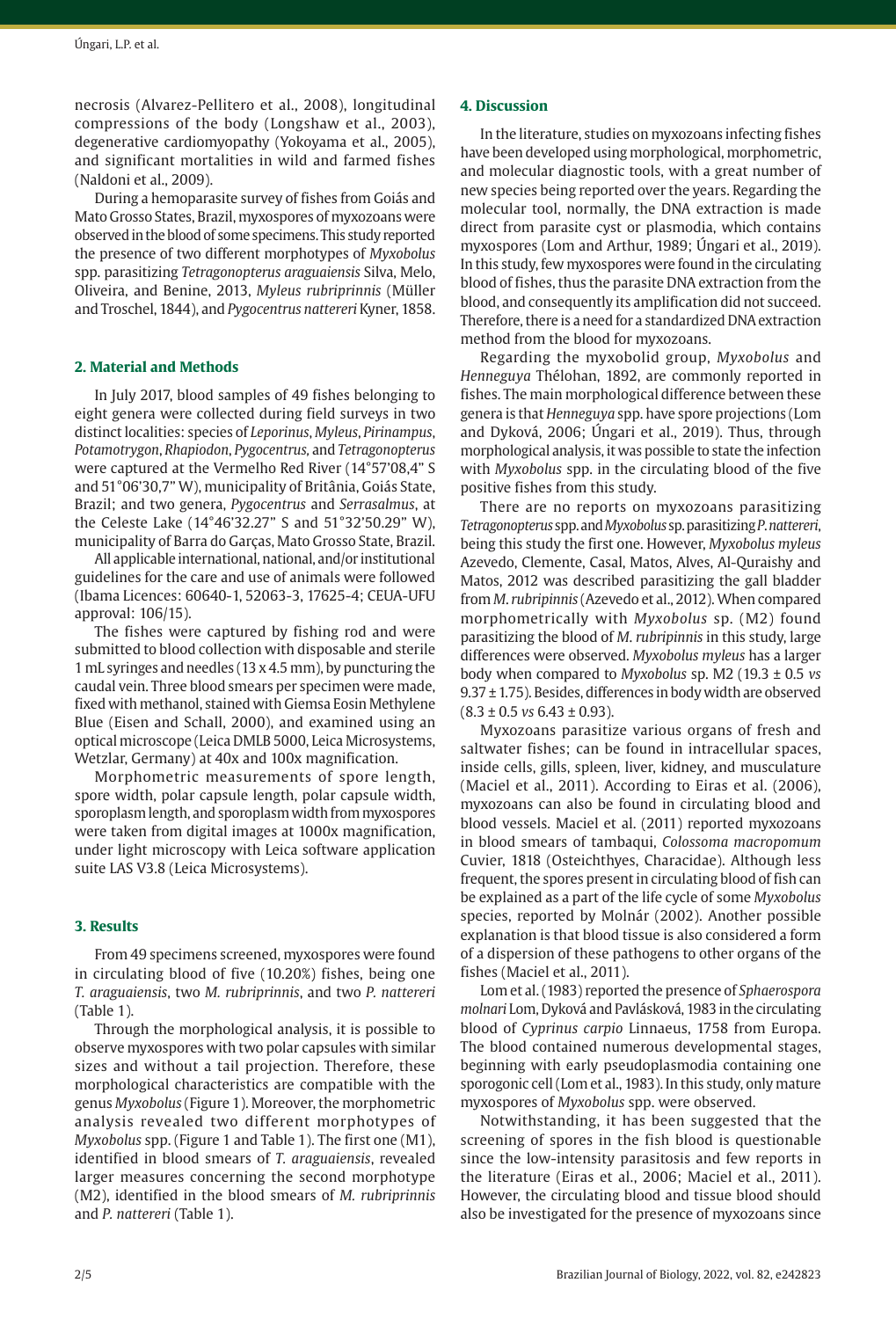Table 1. Morphometric characteristics of the Myxobolus spp. (M1 and M2) myxospores reported in the blood of fishes from Goiás State and Mato Grosso State, Brazil. **Table 1.** Morphometric characteristics of the *Myxobolus* spp. (M1 and M2) myxospores reported in the blood of fishes from Goiás State and Mato Grosso State, Brazil.

|                                                                                                                                                                                                                                                                                                     | Fish data |           |       |           |            |                 |                 | Myxospores measurements |                 |                 |                                                                                                                                                  |   |
|-----------------------------------------------------------------------------------------------------------------------------------------------------------------------------------------------------------------------------------------------------------------------------------------------------|-----------|-----------|-------|-----------|------------|-----------------|-----------------|-------------------------|-----------------|-----------------|--------------------------------------------------------------------------------------------------------------------------------------------------|---|
| Hosts                                                                                                                                                                                                                                                                                               | N(P%)     | Size (mm) | State |           |            | SL(nm)          | PCL (µm)        | SPL (µm)                | SW(um)          | $PCW$ $(\mu n)$ | (um) MdS                                                                                                                                         | ž |
| etragonopterus                                                                                                                                                                                                                                                                                      |           | 48.10     |       | <b>M1</b> | $M \pm SD$ | 15.20±0.59      | $6.99 \pm 0.36$ | 5.73±0.09               | 9.30±0.46       | 3.12±0.48       | $6.79 \pm 0.37$                                                                                                                                  | W |
| araguaiensis                                                                                                                                                                                                                                                                                        | (2.04)    |           |       |           | Max - Min  | 15.59-14.51     | 7.36-6.64       | 5.81-5.62               | 9.67-8.77       | 3.71-2.80       | 7.22-6.54                                                                                                                                        |   |
| <b>Myleus</b>                                                                                                                                                                                                                                                                                       |           | 270.22    | g     |           | $M \pm SD$ | $9.37 \pm 1.75$ | 3.70±1.73       | $3.79 + 1.75$           | $6.43 \pm 0.93$ | $2.30 + 0.80$   | 3.76±0.42                                                                                                                                        |   |
| rubriprinnis                                                                                                                                                                                                                                                                                        | 2(4.08)   | 288.64    | S     | <b>N2</b> | Max - Min  | 10.34-8.34      | 4.85-2.80       | 4.79-2.05               | 6.82-5.58       | 4.37-3.74       | 5.87-4.90                                                                                                                                        |   |
| Pygocentrus                                                                                                                                                                                                                                                                                         |           | 199.30    | g     | <b>N2</b> | $M \pm SD$ | $9.87 + 0.92$   | $4.01 \pm 0.73$ | 2.99±1.85               | 6.33±0.95       | 2.35±0.72       | 3.97±0.95                                                                                                                                        |   |
| natteren                                                                                                                                                                                                                                                                                            | 2(4.08)   | 187.62    | ŊГ    |           | Max - Min  | 9.81-8.93       | 5.33-4.29       | 3.10-1.51               | 6.70-5.42       | 2.94-2.01       | 4.15-2.97                                                                                                                                        | മ |
| <b>Total</b>                                                                                                                                                                                                                                                                                        | 5(10.2)   |           |       |           |            |                 |                 |                         |                 |                 |                                                                                                                                                  |   |
| Number of positive individuals (N) and prevalence (P); Mean (M); Standard deviation (SD); maximum measure (Max); minimum measure (Min); spore length (SL); polar capsule length (PCL); sporoplasm length (SPL);<br>spore width (SW); polar capsule width (PCW); sporoplasm wid<br>Mato Grosso (MT). |           |           |       |           |            |                 |                 |                         |                 |                 | lth (SPW); morphological characteristics type 1 (M1); morphological characteristics type 2 (M2); Number of myxospores measured (Nº); Goiás (GO). |   |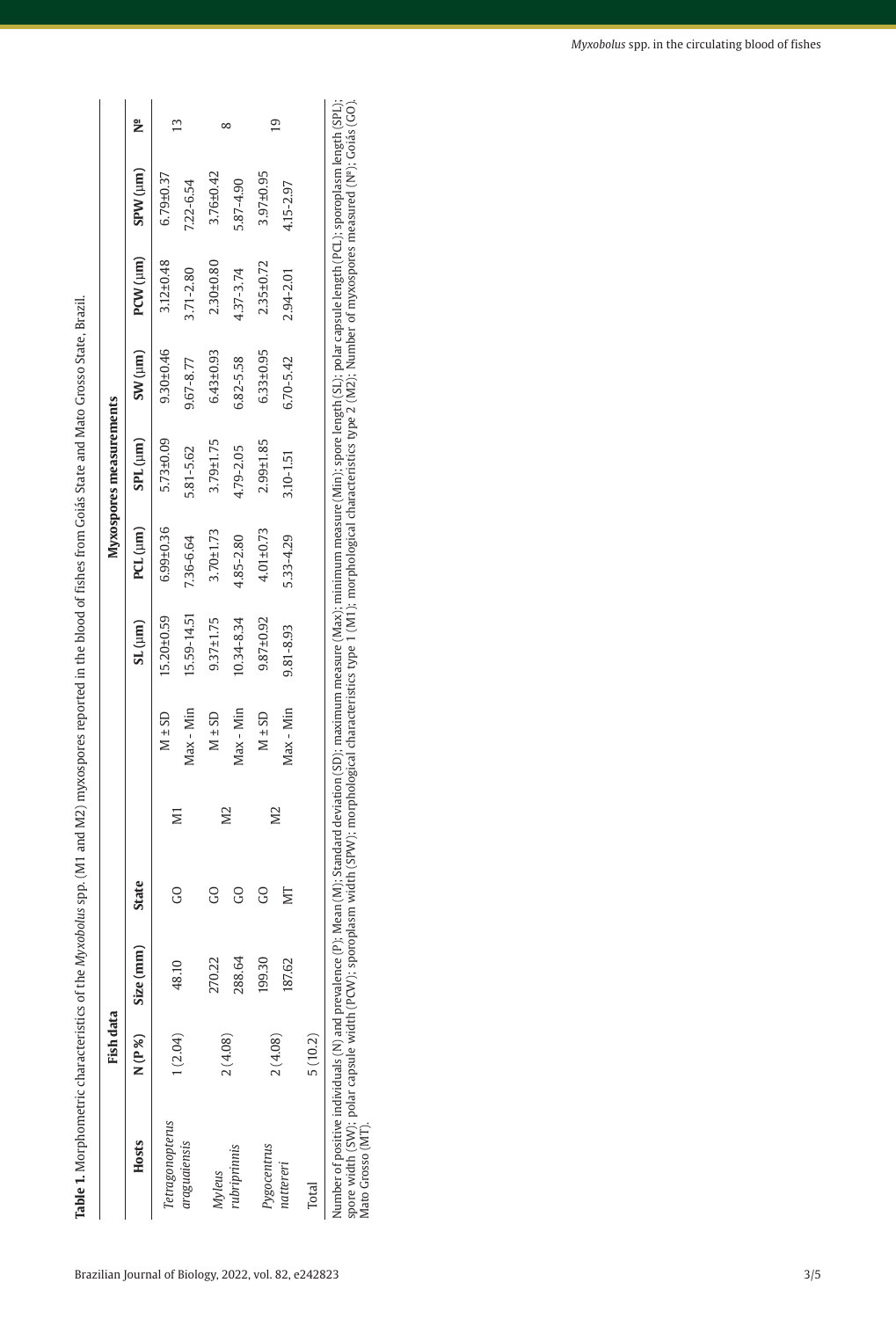

**Figure 1.** Blood smears of *Myxobolus* spp. parasites in the circulating blood of fishes from Goiás State and Mato Grosso State, Brazil (A-D): (A) Morphological type 1 (M1) of *Myxobolus* sp. in the blood of *Tetragonopterus araguaiensis*; (B-D) Morphological type 2 (M2) of *Myxobolus* sp. in the blood of *Myleus rubriprinnis* (b) and *Pygocentrus nattereri* (c-d). Polar capsule (PC); Sporoplasm (SP).

blood can be part of its life cycle. Also, the blood smear analysis is low cost and can be used as a preventive sanitary control for commercial fish avoiding economic loss.

In conclusion, this study reported 10.20% prevalence of myxobolid mature spores infecting the circulation blood of Brazilian fishes from Goiás and Mato Grosso States, being the first record of myxozoans parasitizing a species of the genus *Tetragonopterus* and the first record of *Myxobolus* sp. parasitizing *P*. *nattereri.*

## **Acknowledgements**

We thank the team of the Laboratory for Teaching and Research in Wild Animals (LAPAS-UFU) and Nongovernmental organization for the preservation of Brazilian wild animals (ONG PAS) for their assistance in the fish blood collection. All applicable international, national, and/or institutional guidelines for the care and use of animals were followed (Ibama Licences: 60640-1, 52063-3, 17625-4; CEUA-UFU approval: 106/15). R.J.S. is supported by CNPq #309125/2017-0. L.P.U. is supported by FAPESP #2018/00754-9 and # 2018q09623-4. L.H.O. is supported by FAPESP #2018/09623-4. D.H.M.D.V. is supported by FAPESP 2019/19060-0.

## **References**

ADRIANO, E.A., ARANA, S. and CORDEIRO, N.S., 2005. An ultrastructural and histophatological study of *Henneguya pellucida* n. sp. (Myxosporea: Myxobolidae) infecting *Piaractus mesopotamicus* (Characidae) cultivated in Brazil. *Parasite (Paris,* 

*France)*, vol. 12, no. 3, pp. 221-227. [http://dx.doi.org/10.1051/](https://doi.org/10.1051/parasite/2005123221) [parasite/2005123221.](https://doi.org/10.1051/parasite/2005123221) [PMid:16218209.](https://www.ncbi.nlm.nih.gov/entrez/query.fcgi?cmd=Retrieve&db=PubMed&list_uids=16218209&dopt=Abstract)

- ALVAREZ-PELLITERO, P., PALENZUELA, O. and SITJÀ-BOBADILLA, A., 2008. Histopathology and cellular response in *Enteromyxum leei* (Myxozoa) infections of *Diplodus puntazzo* (Teleostei). *Parasitology International*, vol. 57, no. 2, pp. 110-120. [http://](https://doi.org/10.1016/j.parint.2007.09.004) [dx.doi.org/10.1016/j.parint.2007.09.004.](https://doi.org/10.1016/j.parint.2007.09.004) [PMid:18373973.](https://www.ncbi.nlm.nih.gov/entrez/query.fcgi?cmd=Retrieve&db=PubMed&list_uids=18373973&dopt=Abstract)
- AZEVEDO, C., SÃO CLEMENTE, S.C., CASAL, G., MATOS, P., ALVES, A., AL-QURAISHY, S. and MATOS, E., 2012. *Myxobolus myleus* n. sp. infecting the bile of the Amazonian freshwater fish *Myleus rubripinnis* (Teleostei: Serrasalmidae): morphology and pathology. *Systematic Parasitology*, vol. 82, no. 3, pp. 241-247. [http://dx.doi.org/10.1007/s11230-012-9360-0](https://doi.org/10.1007/s11230-012-9360-0). [PMid:22711511.](https://www.ncbi.nlm.nih.gov/entrez/query.fcgi?cmd=Retrieve&db=PubMed&list_uids=22711511&dopt=Abstract)
- EIRAS, J.C., LIMA, J.T.A.X., CRUZ, C.F. and SARAIVA, A., 2014. A note on infection of *Scomberomorus brasiliensis* (Osteichthyes, Scombridae) by *Kudoa* sp. (Myxozoa: multivalvulidae). *Brazilian Journal of Biology = Revista Brasileira de Biologia*, vol. 74, no. 3, pp. 164-166. [http://dx.doi.org/10.1590/1519-6984.23712](https://doi.org/10.1590/1519-6984.23712).
- EIRAS, J.C., TAKEMOTO, R.M. and PAVANELLI, G.C., 2006. *Métodos de estudo e técnicas laboratoriais em parasitologia de peixes*. 2. ed. Maringá: Universidade Estadual de Maringá, 199 p.
- EISEN, R.J. and SCHALL, J.J., 2000. Life history of malaria parasite (*Plasmodium mexicanum*): independent traits and basis for variation. *Proceedings. Biological Sciences*, vol. 267, no. 1445, pp. 793-799. [http://dx.doi.org/10.1098/rspb.2000.1073](https://doi.org/10.1098/rspb.2000.1073). [PMid:10819149.](https://www.ncbi.nlm.nih.gov/entrez/query.fcgi?cmd=Retrieve&db=PubMed&list_uids=10819149&dopt=Abstract)
- FEIST, S.W. and LONGSHAW, M., 2006. Phylum Myxozoa. In: P.T.K. WOO, ed. *Fish diseases and disorders. Protozoan and metazoan infections*. CABI Publishing: Wallingford. pp 230-296 [http://](https://doi.org/10.1079/9780851990156.0230) [dx.doi.org/10.1079/9780851990156.0230.](https://doi.org/10.1079/9780851990156.0230)
- GRAÇA, W. and PAVANELLI, C.S., 2007. *Peixes de planície de inundação do alto rio Paraná e áreas adjacentes*. Maringá: EDUEM, pp. 241.
- LOM, J. and ARTHUR, J.R., 1989. A guideline for preparation of species descriptions in Myxosporea. *Journal of Fish Diseases*, vol. 12,